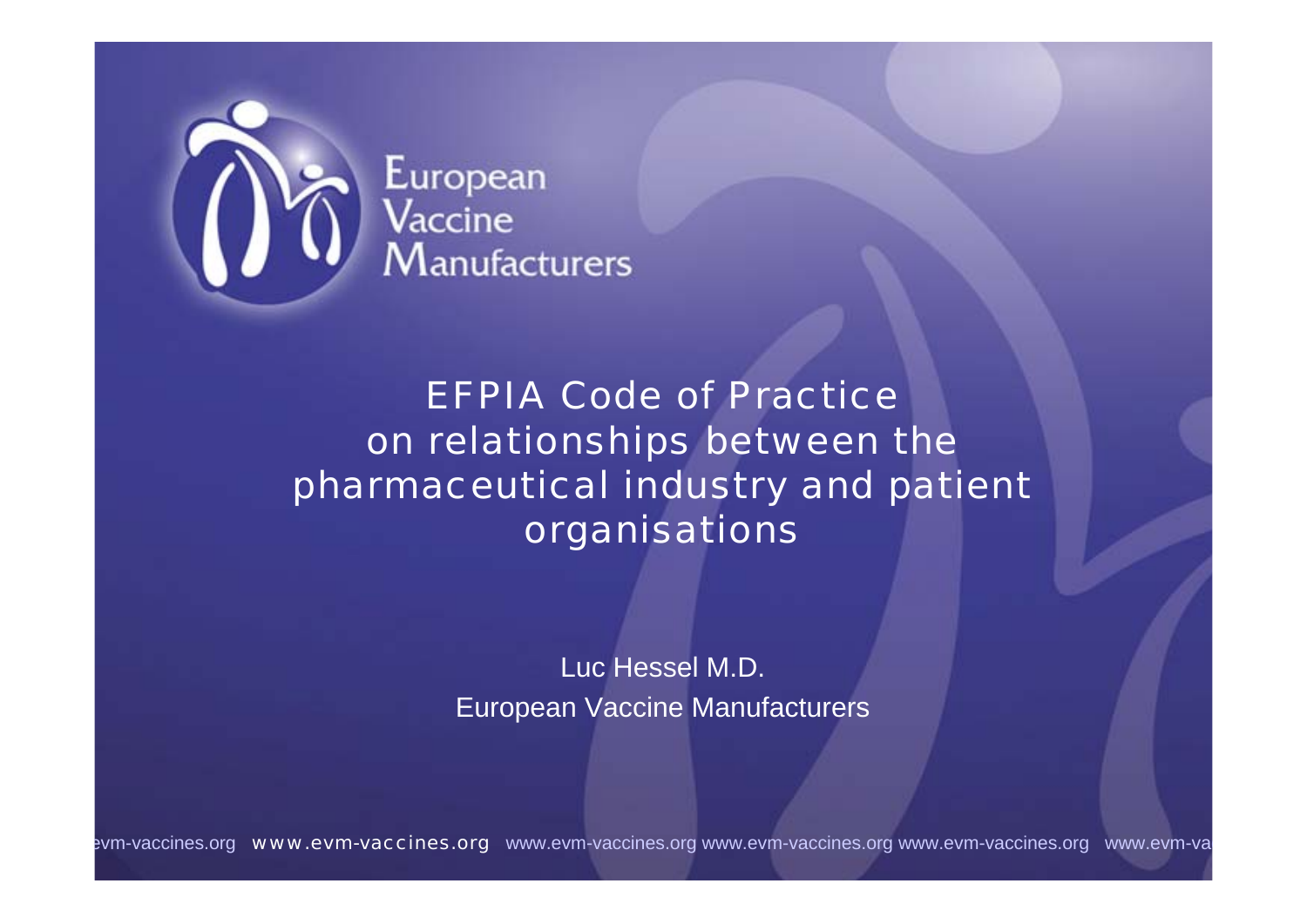#### EFPIA: European Federation of Pharmaceutical Industries and Associations

- **Members**: 32 European national industry associations and 44 innovative pharmaceutical companies
- **Specialised Groups**:
	- **European Vaccine Manufacturers**
	- European Biopharmaceutical Enterprises
- **Primary mission**: to promote the technical and economic development of the pharmaceutical industry in Europe and to assist in bringing to market medicinal products which improve human health



European acturers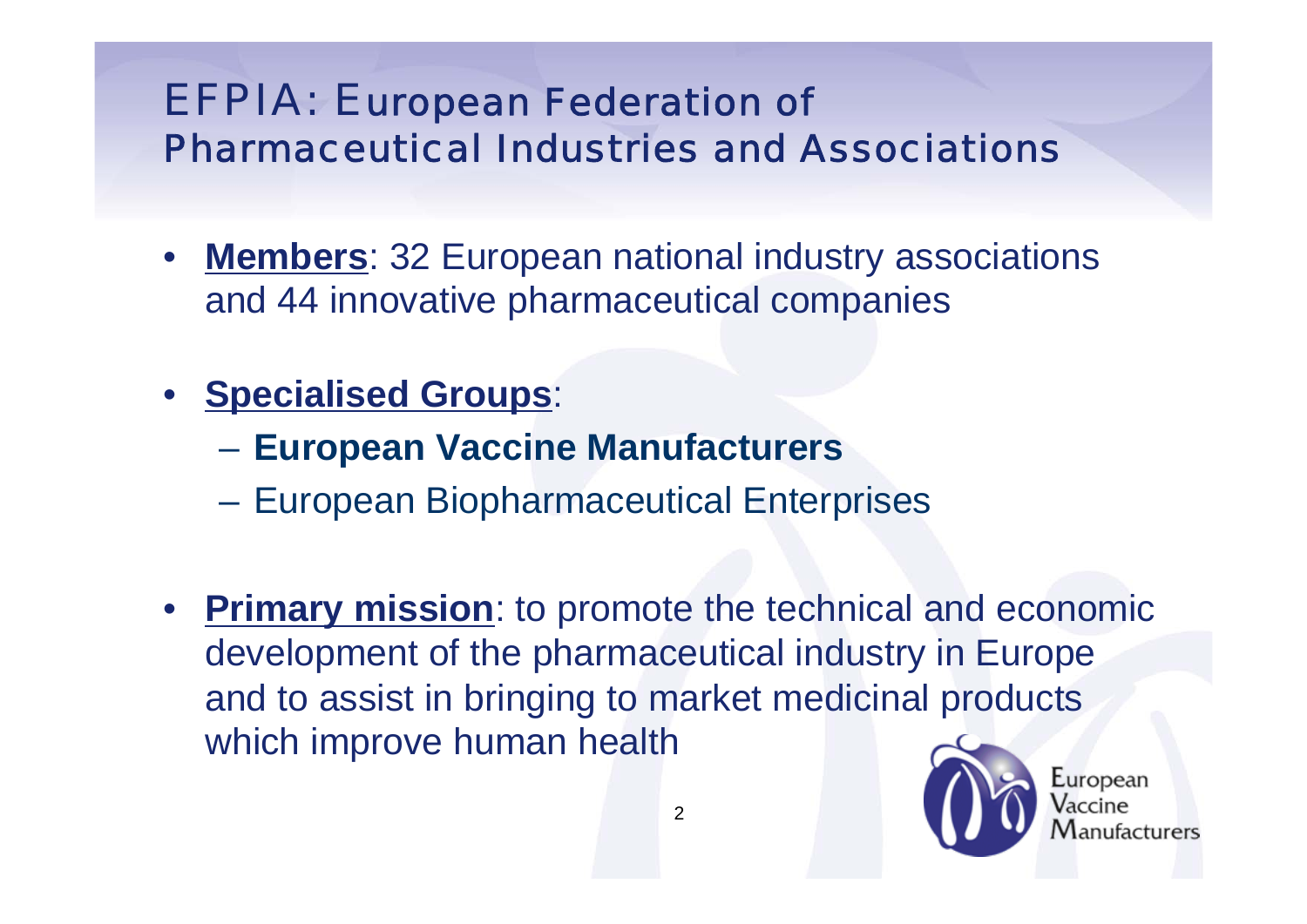### Why working with patient groups ?

- **To better understand and address patient needs and concerns on research, medicines and medical interventions**
- **To support programmes that improve Public Health and lives of people with medical conditions**
- **To share priorities on access to medical interventions (prevention and cure) that best meet patients' needs**



European ıfacturers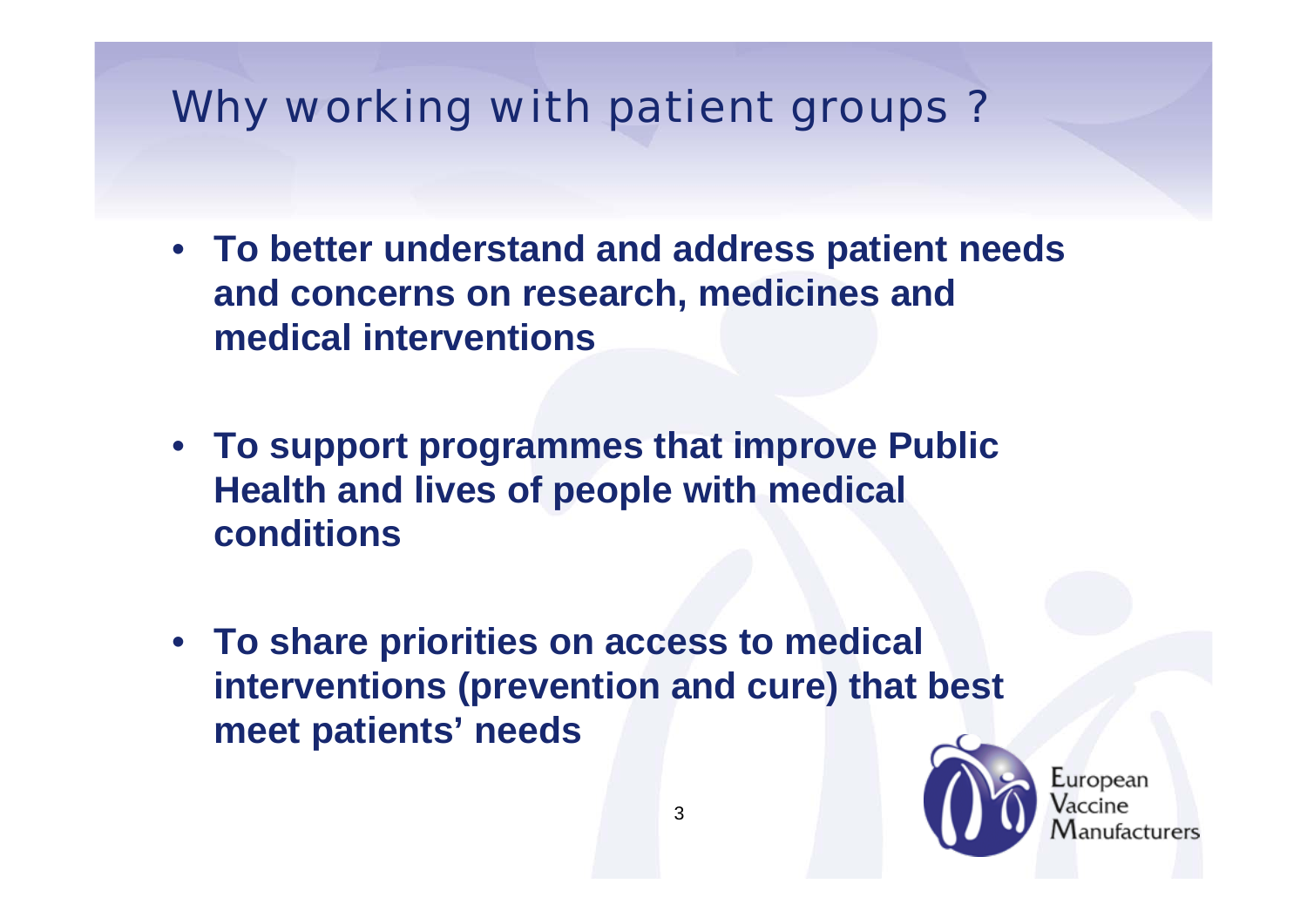#### Why working with patient groups: EVM perspective

- **A new situation**
	- **vaccines are for healthy individuals**
	- **… but not just for kids**
- **The general public plays an important role in the adoption of vaccination programmes**
- **Patient groups are key for the successful introduction of new vaccines:**
	- **Awareness**
	- **Education**
	- **Information / communication**
	- **Advocacy**



European ufacturers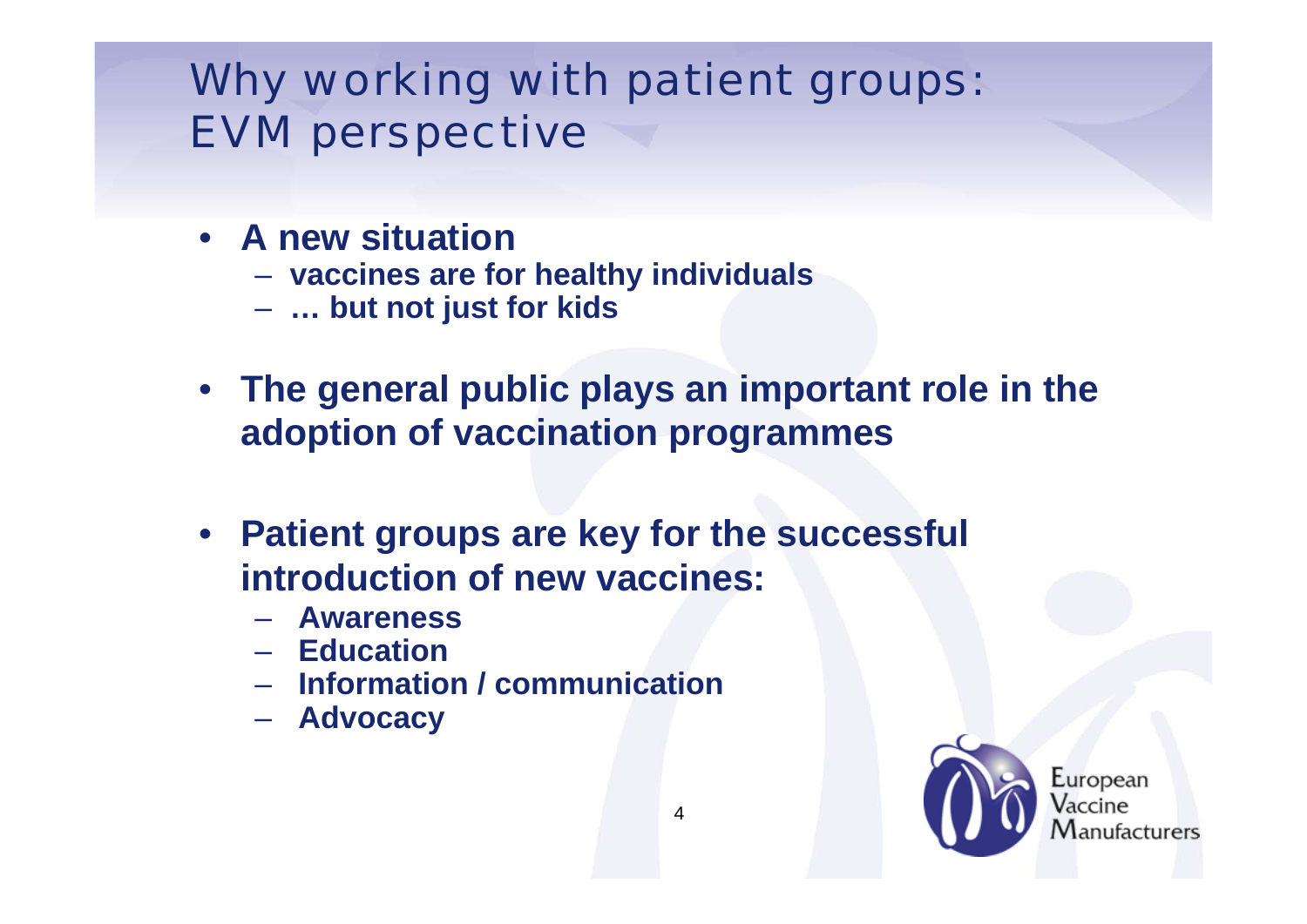EFPIA principles for partnership

**Established with patient organisations to ensure that relationships take place in an ethical and transparent manner**

### **Updated in 2006**

- **1. Independence of patient groups**
- **2. Partnerships based on mutual respect**
- **3. No promotion of prescription-only medicine**
- **4. Transparent partnerships**
- **5. Broad funding of patient groups from multiple sources**



European ıfacturers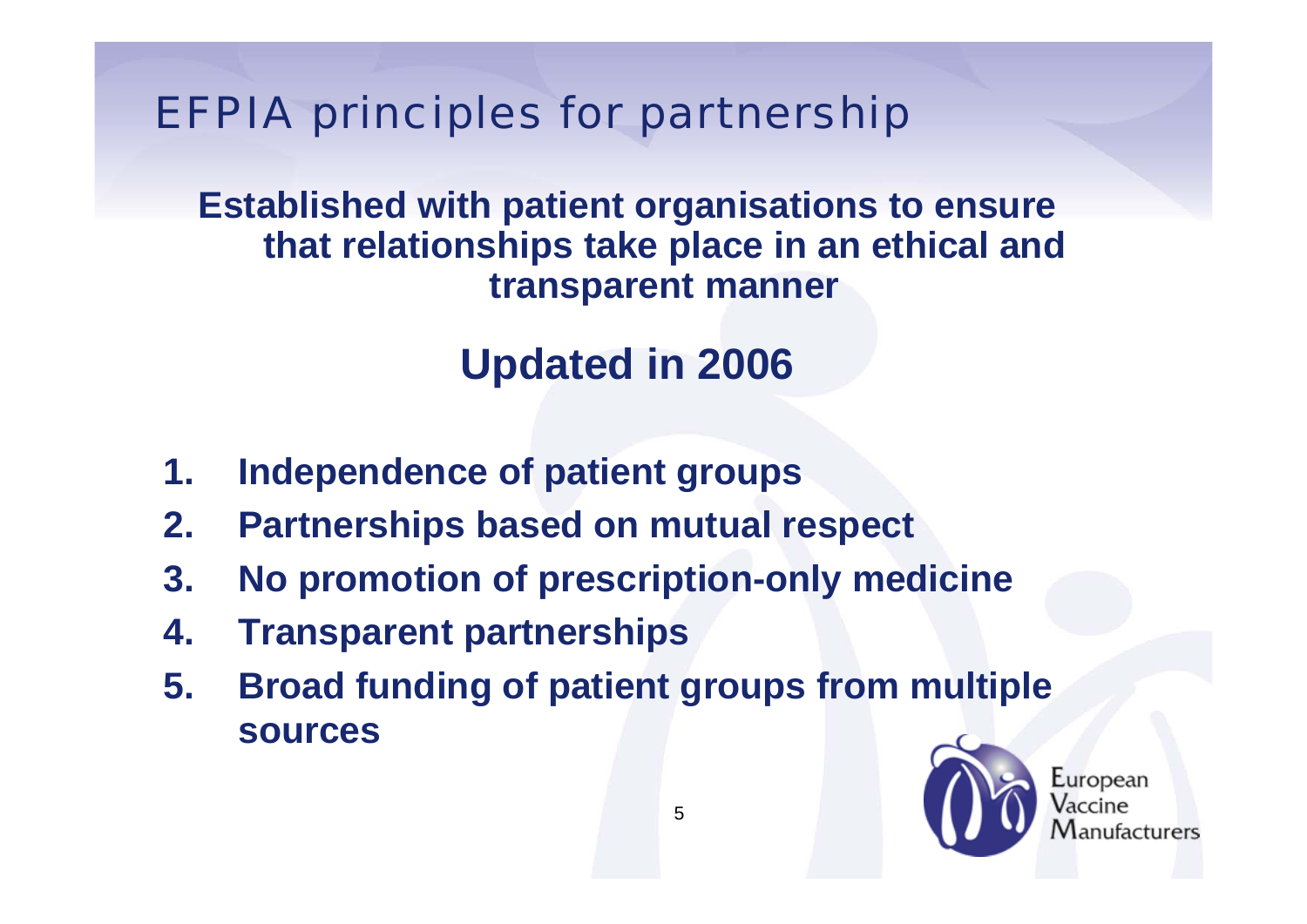#### Existing codes/guidelines

## **By industry:**

• **UK, Sweden, Denmark, Netherlands, Ireland**

#### **By patient groups:**

- **General principles**
- **Types of relationships/financial support**
- **Transparency, editorial independence, etc.**



European facturers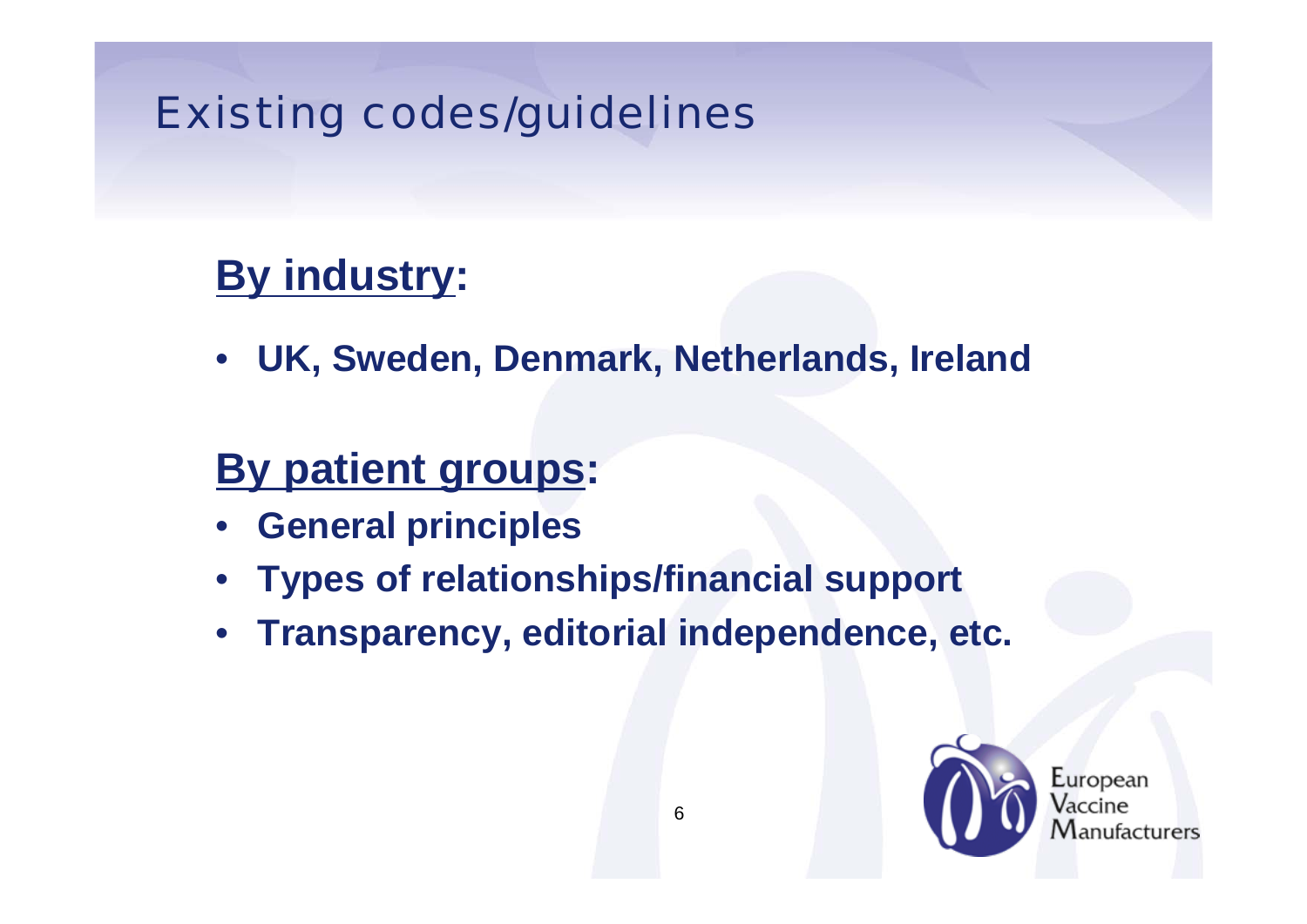#### EFPIA Code of Practice – Oct. 2007

## **Why establishing a Code?**

- **To ensure consistent ethical industry behaviour across Europe**
- **To help meeting stakeholders' expectations of transparency**
- **To contribute to successful relationships / partnership with patient groups**



Luropean acturers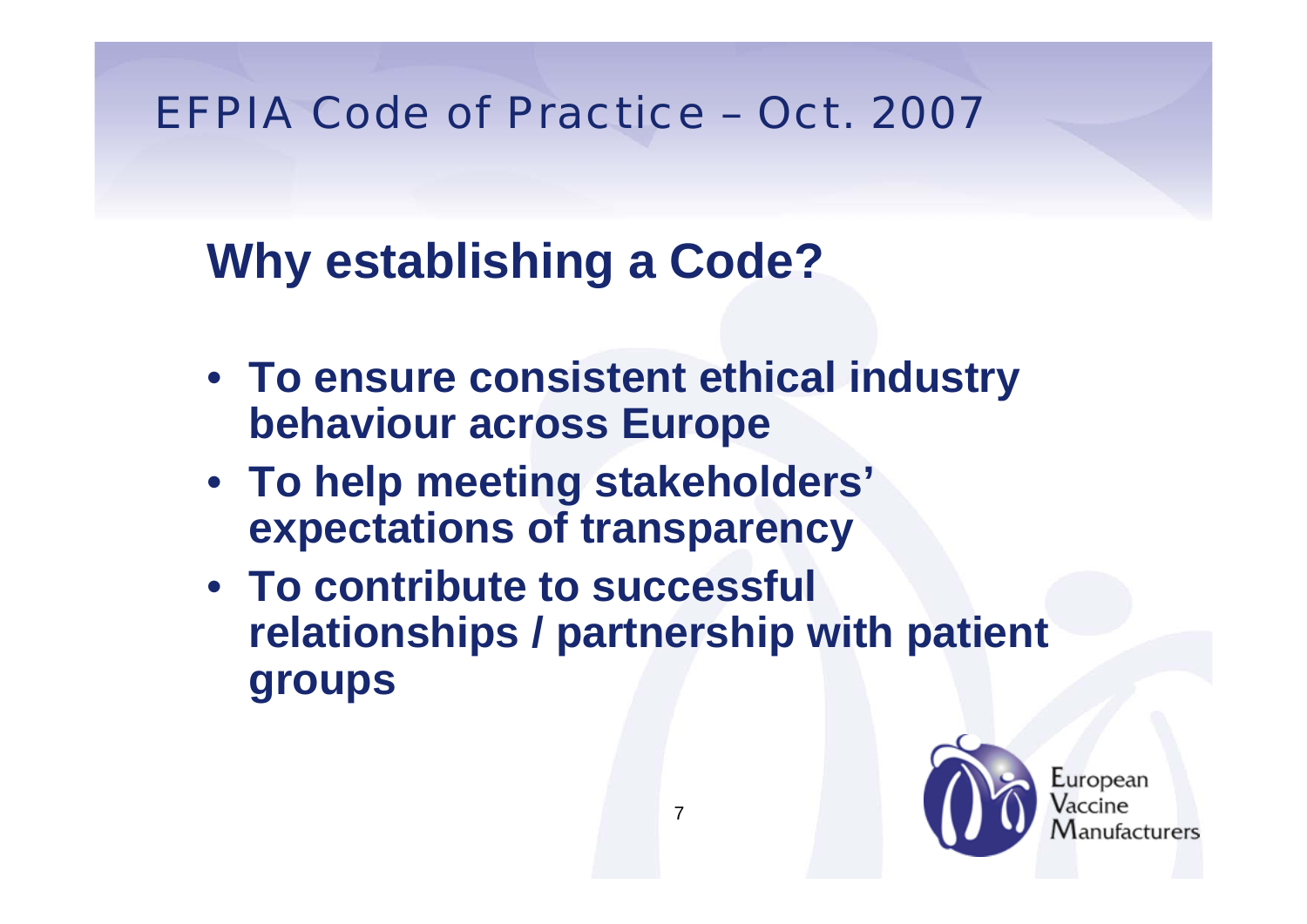#### Scope of the EFPIA Code

- **To define relationship between EFPIA members / subsidiaries / contracted third parties and patient organisations which operate in Europe**
- **Patient organisations: not-for-profit organisations (and umbrella organisations) composed of patients and/or caregivers that represent and/or support the needs of their members.**



Luropean acturers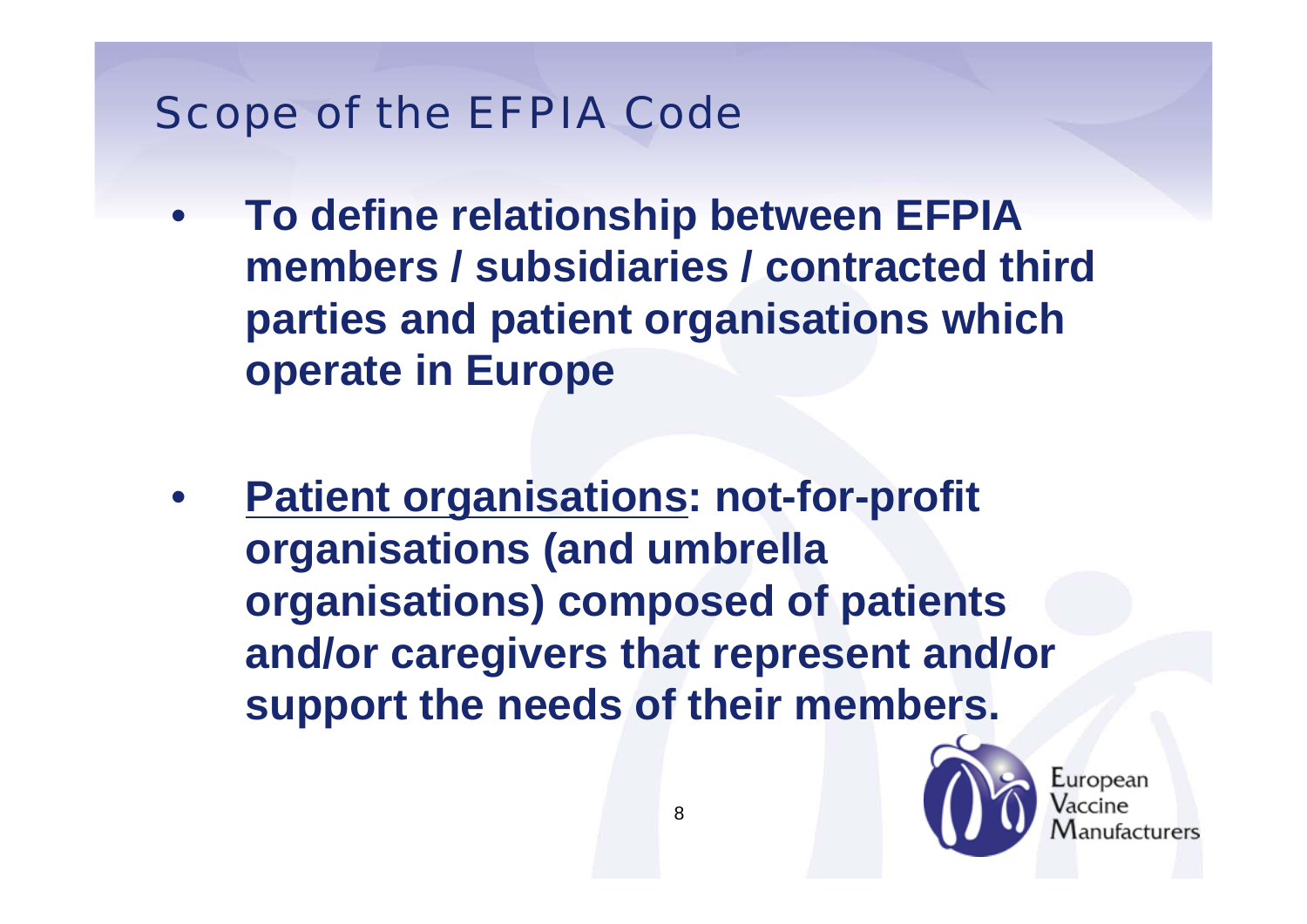#### **8 Articles**

- **1. Non-promotion of prescription medicines**
- **2. Written agreements**
- **3. Use of logos and proprietary materials**
- **4. Editorial control**
- **5. Transparency**
- **6. Diversified funding**
- **7. Reasonable hospitality**
- **8. Enforcement**

## **2 appendices**

- **I. Template for written agreements**
- **II. Implementation and procedure rules**

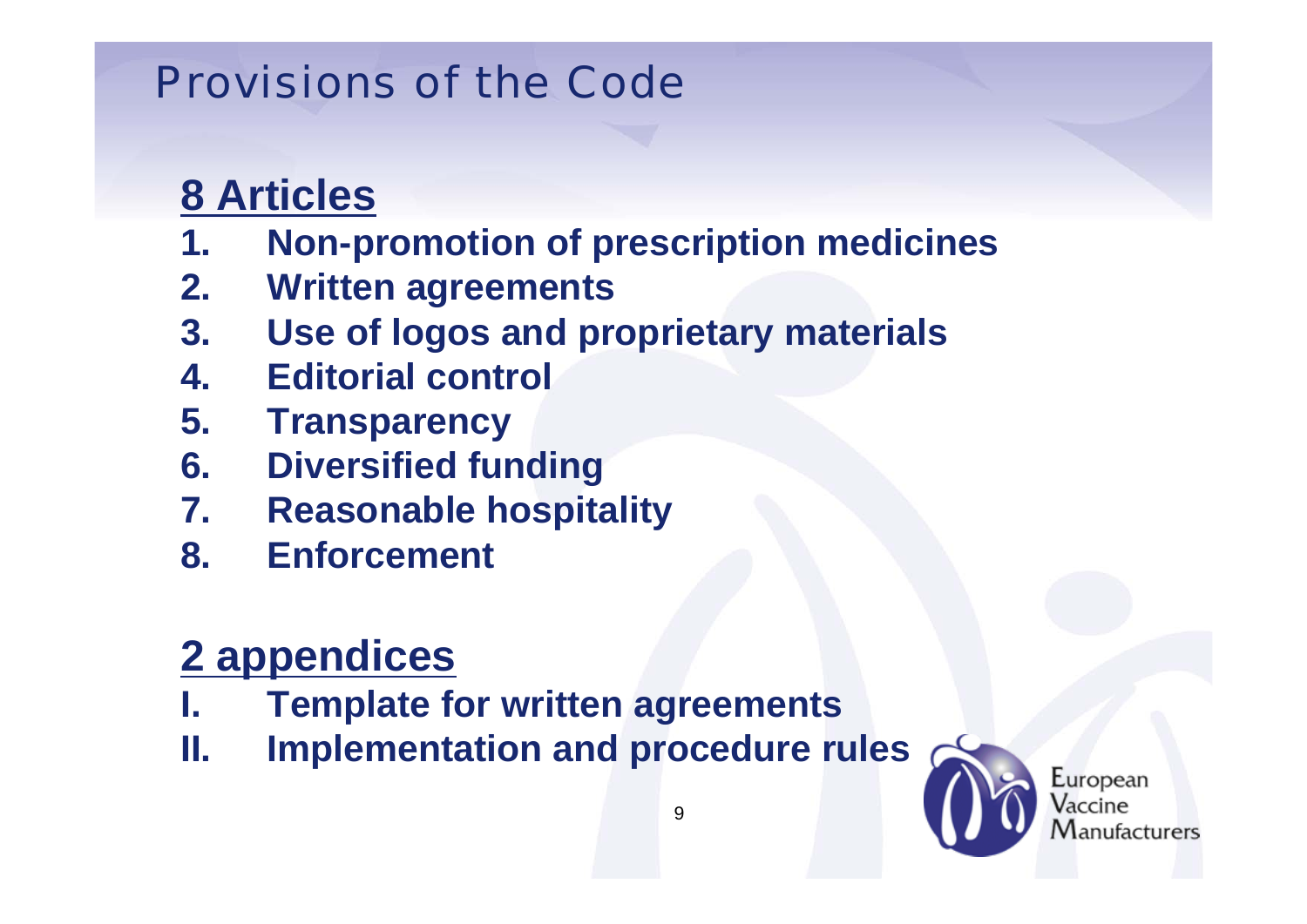- **1. Non-promotion of prescription-only medicines**
	- **No advertising to the general public**
- **2. Written agreements with patient groups**
	- **Ensuring clear role of industry & patient groups**
	- **Clear and simple document including**
		- **Purpose**
		- **Amount of direct funding**
		- $\blacksquare$ **Indirect financial and non-financial support**
	- **Model template for written agreements**



European nufacturers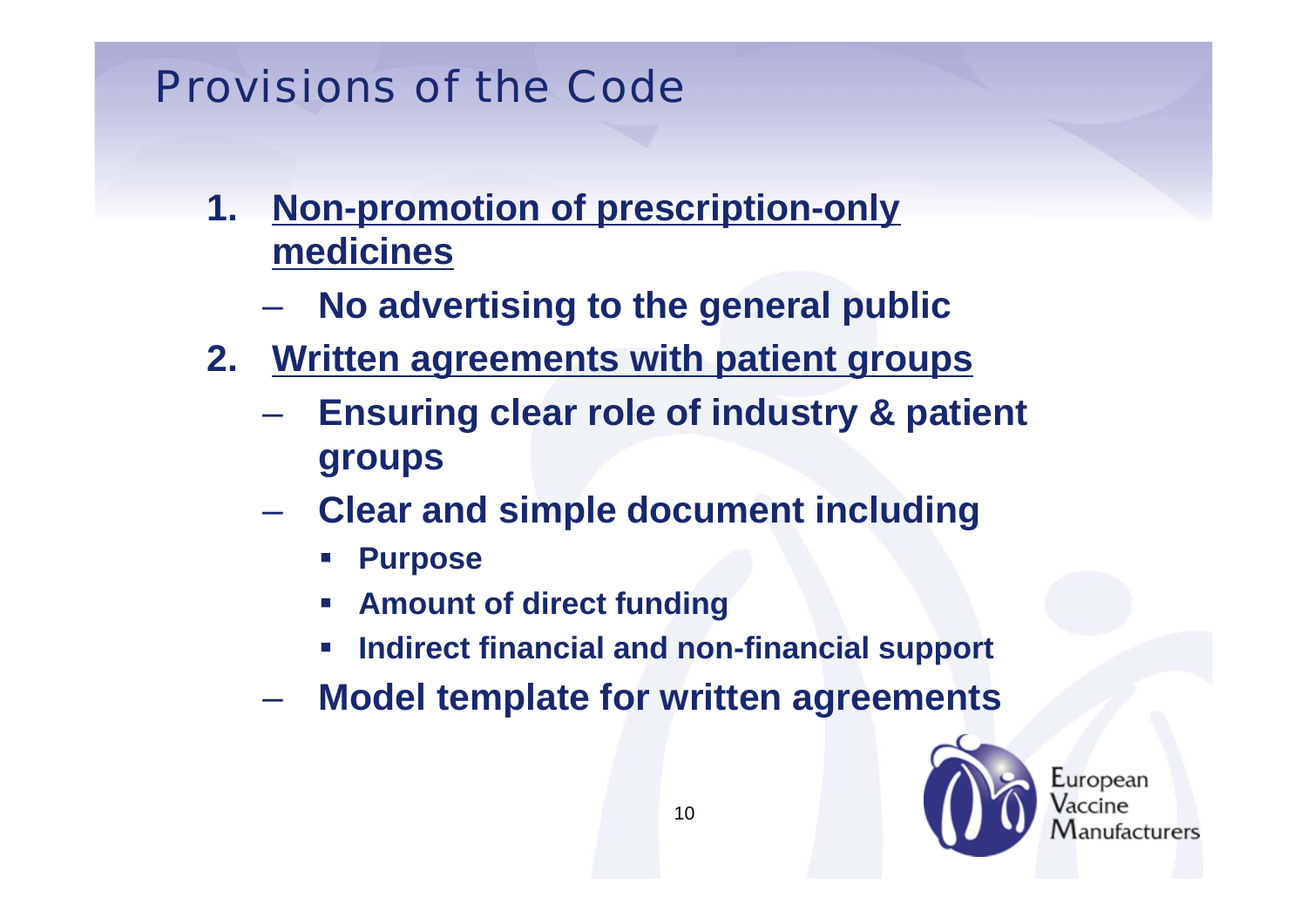- **3. Use of logos and proprietary material:**
	- **Written permission for use of the patient organisation's logos or materials**
- **4. Editorial control:**
	- **No influence on editorial content to favour commercial interest** *(except corrections of factual inaccuracies)*



Luropean *ifacturers*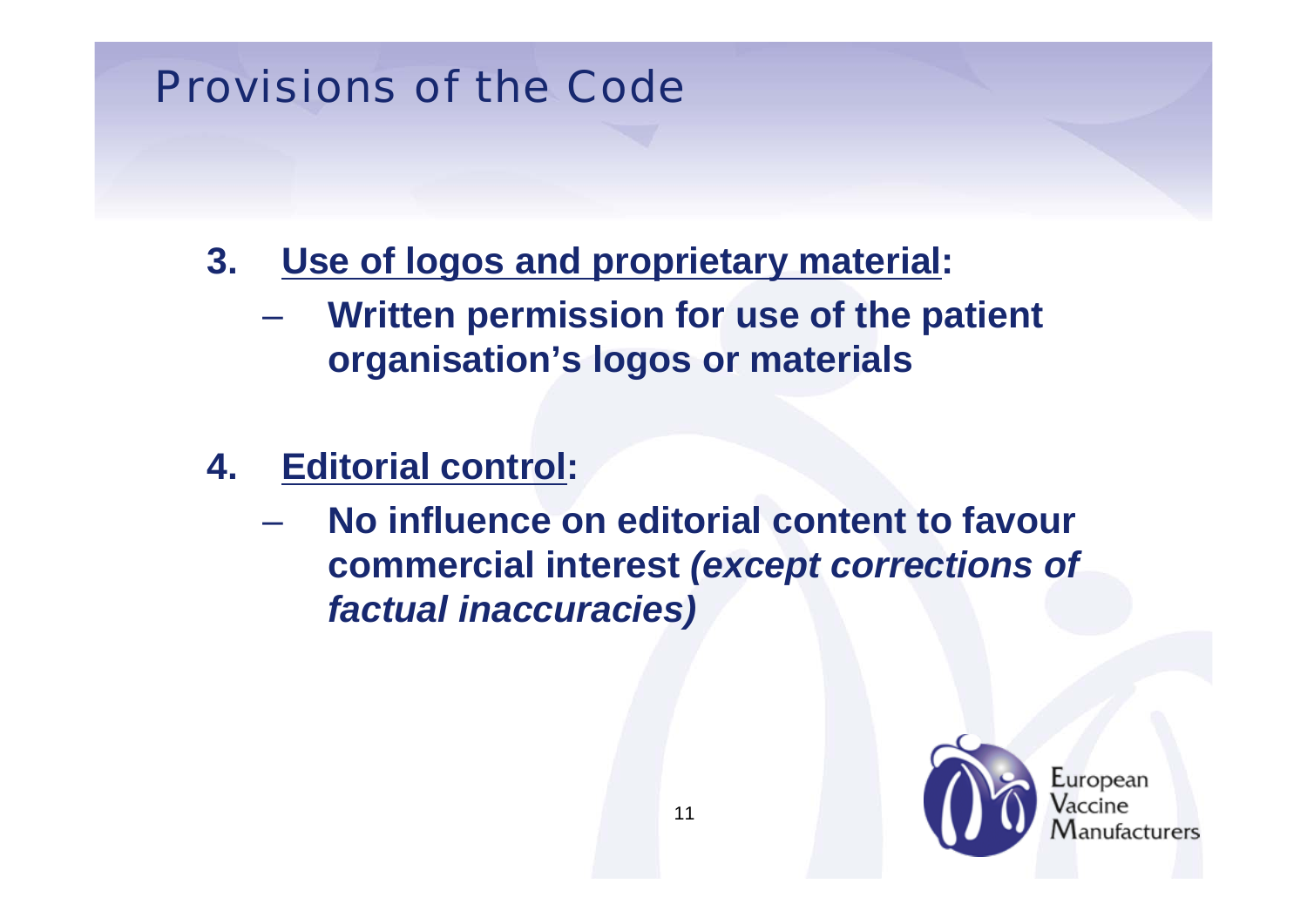#### **5. Transparency**

- **Companies to make publicly available a list of sponsored patient groups once a year (incl. significant indirect/non-financial support) + description nature support (by end of Q1 2009)**
- **Sponsorship clearly acknowledged and apparent**
- **6. Diversified funding:**
	- **No company may require to be sole funder of patient group or any of its major programmes**



European *ifacturers*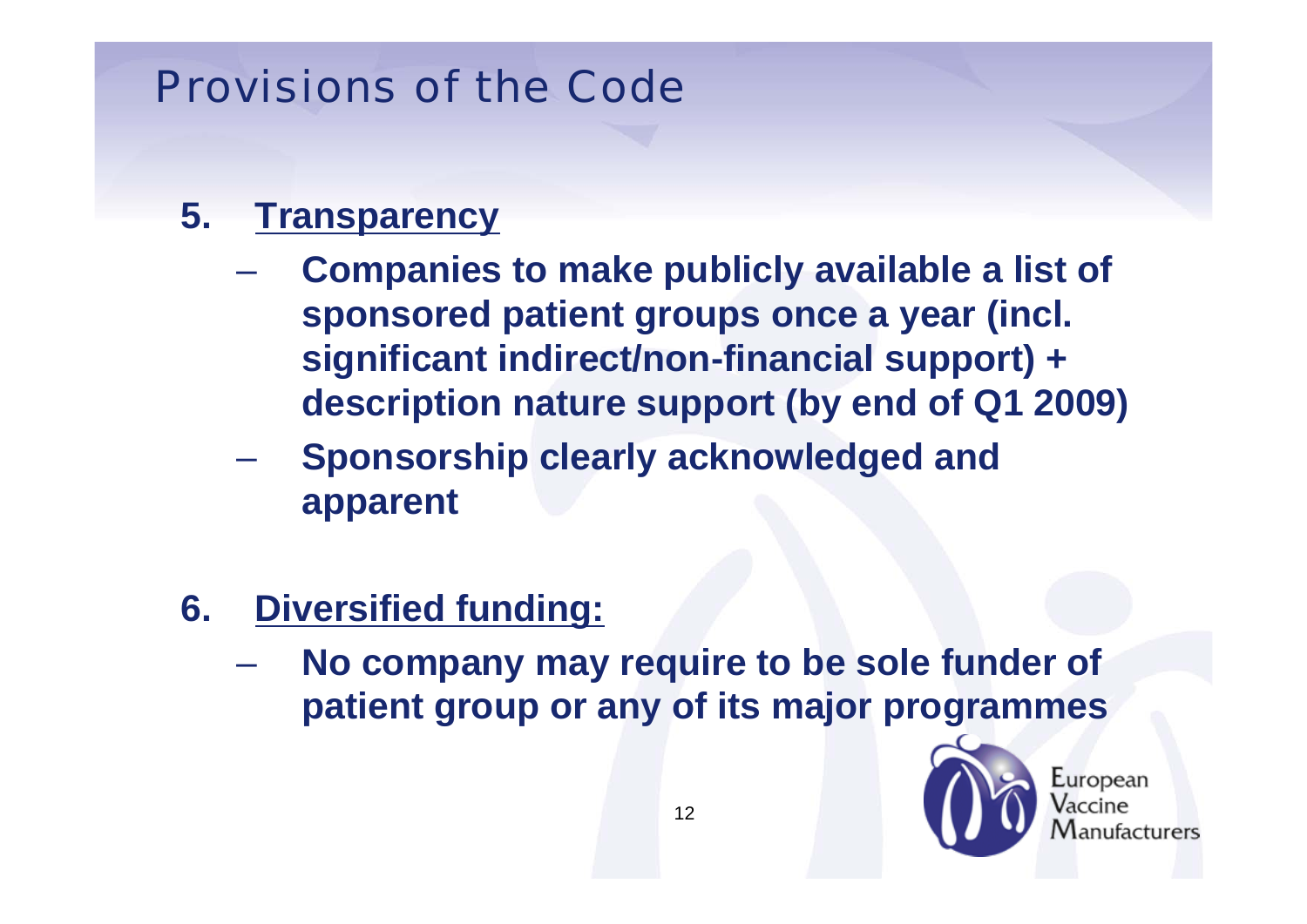- **7. Events and hospitality**
	- **Must be held in an appropriate venue** *(avoid those "renowned" for their entertainment facilities)*
	- **Reasonable in level and secondary to the purpose of the event**
	- **Limited to travel, meals, accommodation and registration fees**
- **8. Enforcement**
	- **Implementation and procedures rules provided in appendix of the Code**



European ufacturers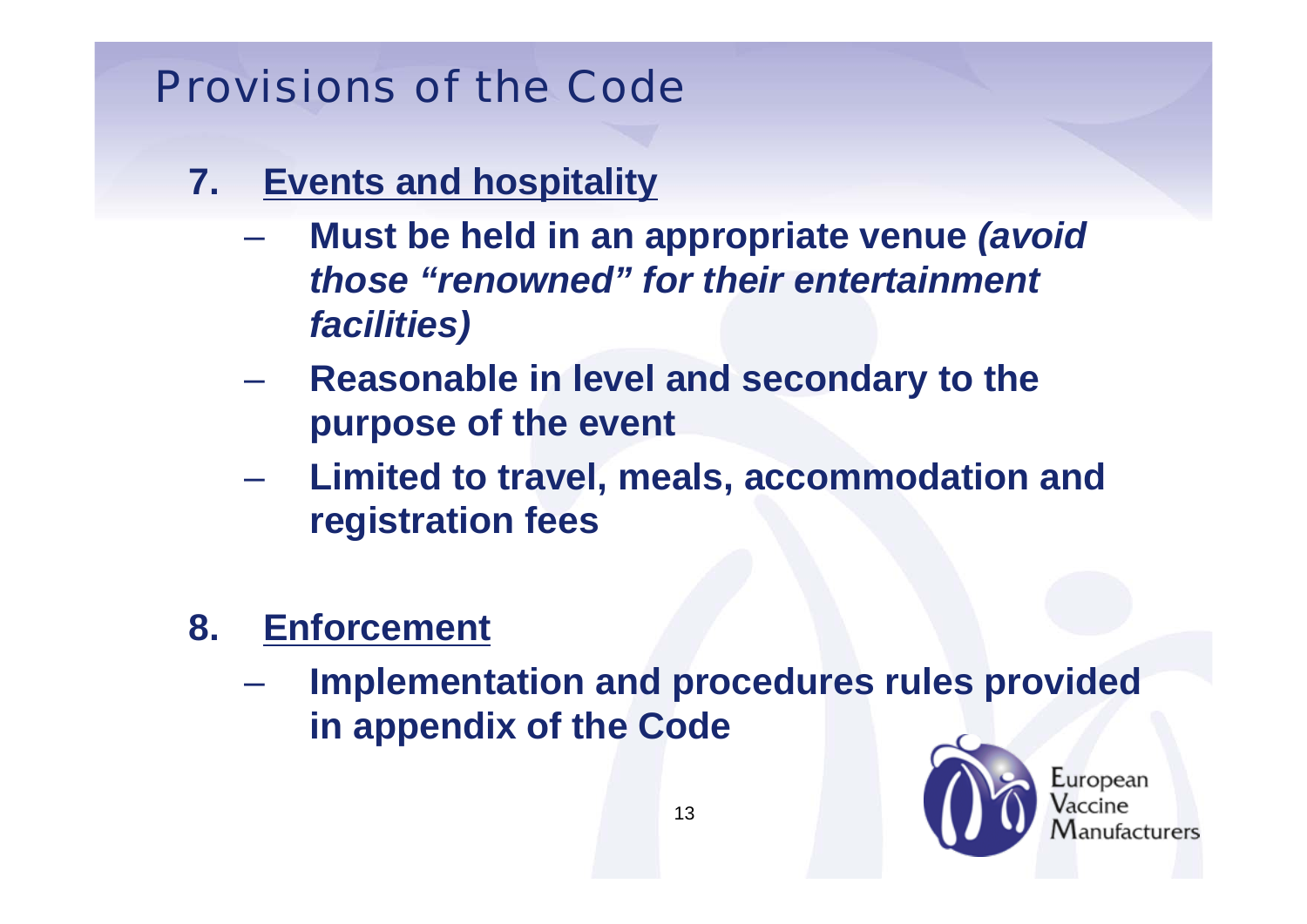#### EFPIA Code of Practice

- **Effective 1 July 2008 (latest)**
- **Applies to EFPIA member companies, their subsidiaries and contracted 3rd parties**
- **Applies also to members EVM and EBE**
- **EU patient groups consulted**



European ıfacturers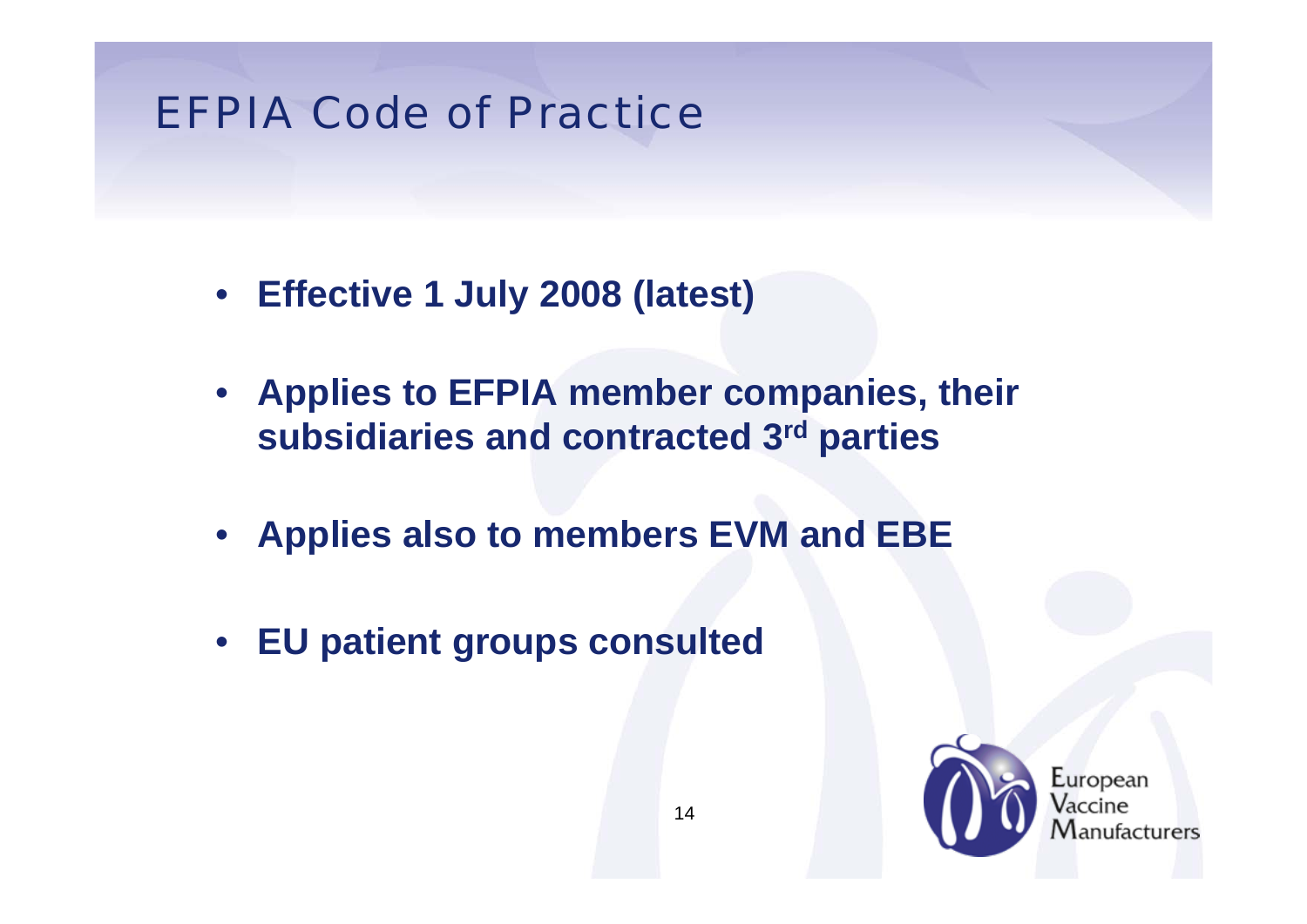#### Implementation of the EFPIA Code

- **EFPIA member associations to implement the code at national level**
- **Establish national procedures and structures to receive and process complaint and sanctions**
- **Establish an EFPIA Code Surveillance Committee to assist and monitor member associations**



European ufacturers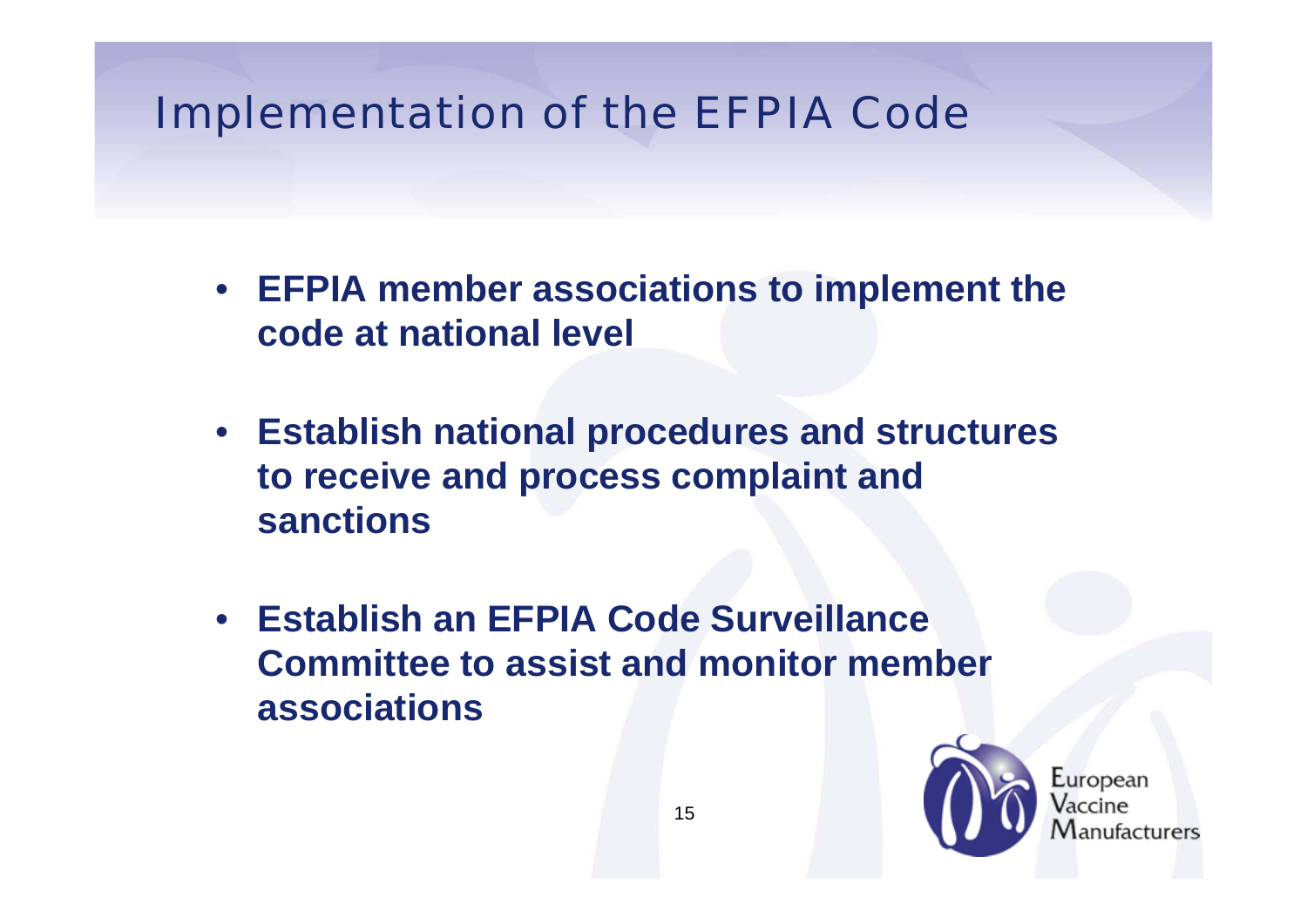## Applicability of EFPIA Code

- **In all cases: existing national code of country where company providing funds is located prevails**
- **For partnerships at national level: governed by national code of country where activity takes place**
- **For cross-border partnership: governed by national code of country of main European location of patient group**
- **Most restrictive code provisions will apply**



Luropean *ifacturers*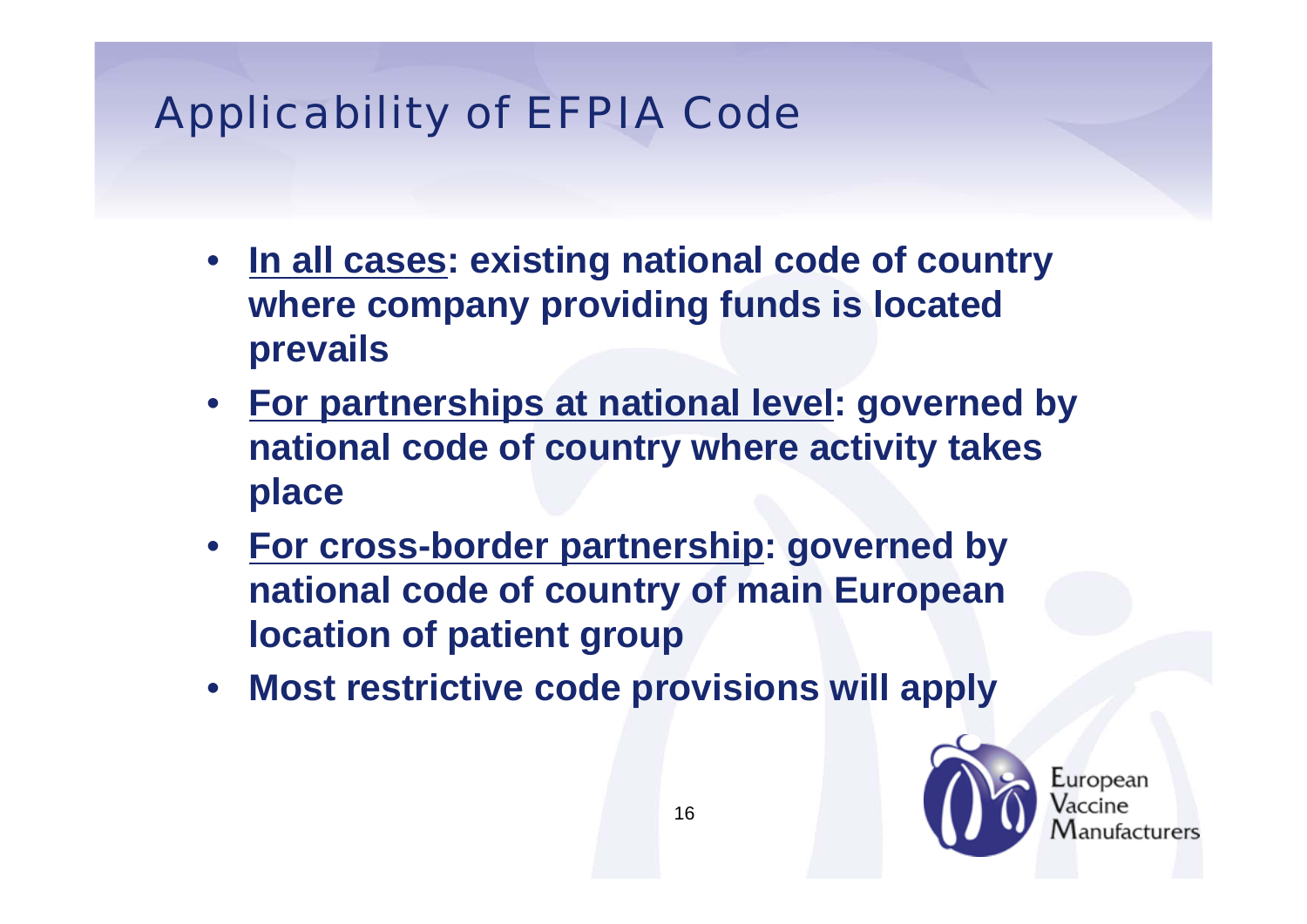#### Conclusion

- **The pharmaceutical industry has many common interests with patient organisations**
- **This code is a necessary process to ensure transparency and effectiveness of partnerships**
- **It contributes to Human Rights in relation to Health and Access to Medicines**



Luropean acturers